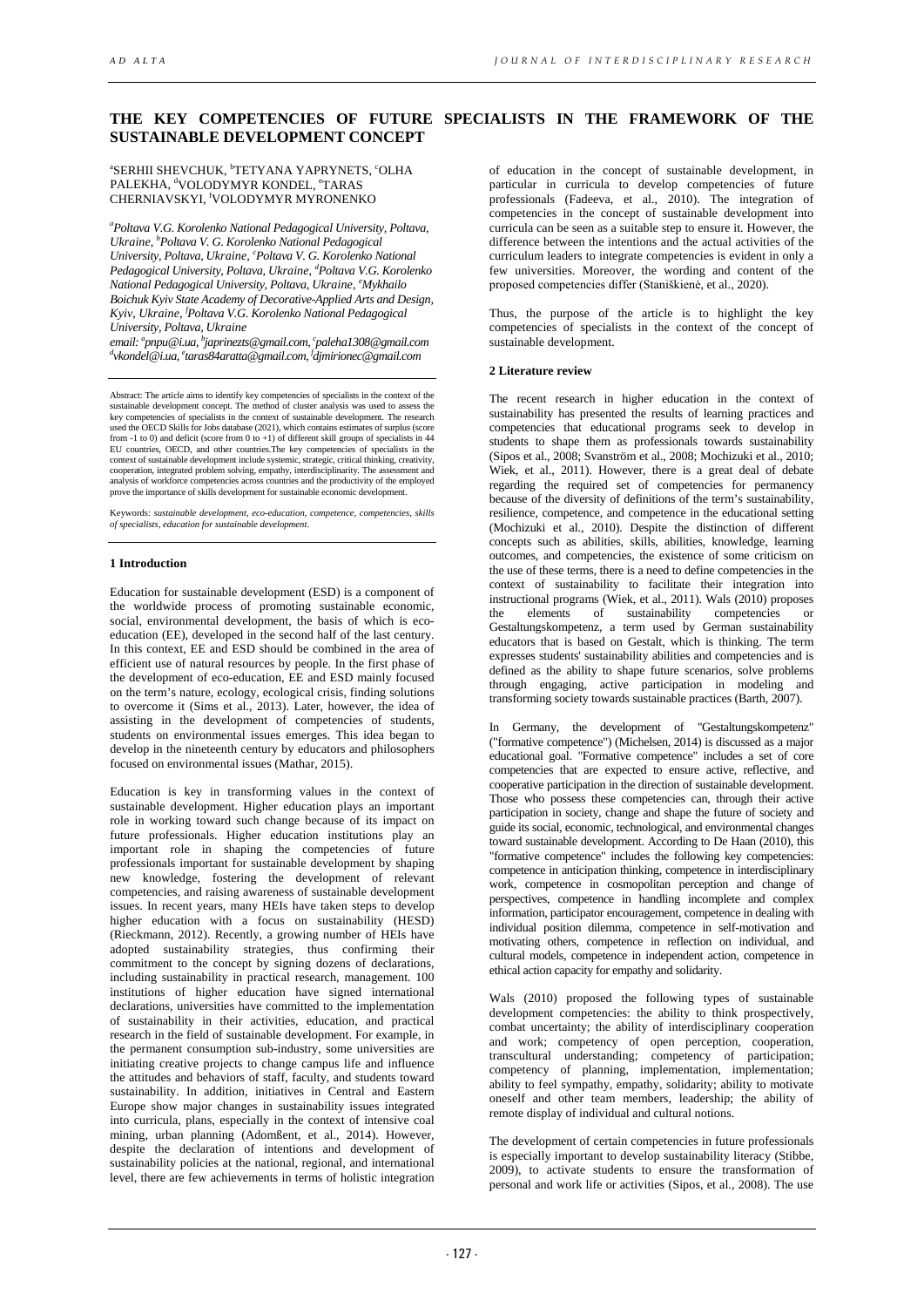of different types of pedagogies and approaches, teaching strategies will contribute to the development of competencies necessary for sustainability work. Critical and creative thinking skills, problem-solving skills, action competence, collaboration, and strategic thinking about the future should be prioritized, which creates a responsible attitude among professionals and empower them to make strategic changes (Wals, 2010).

There are four key implications for studying the development of ESD competencies amongst student teachers can be drawn from this research:

- The development of teaching and learning processes and evaluation strategies towards the improvement of ESD learning is an essential step to contribute to better teacher training in this area at the university level.
- Future research needs to develop evaluation tools that can provide information on student competence mobilization in a context close to their professional practice. It would enable the exploration of the ESD competencies of student teachers and the opportunities and challenges they face when trying to promote these in schools.
- Interdisciplinary work and practice, critical thinking, creativity, values clarification, management of emotions, social interaction, and teamwork need to be enhanced through teacher education studies to integrate ESD in inservice teaching.
- Envisioning alternative future scenarios and developing future-thinking competency amongst students promotes the challenging of existing worldviews and assumptions in ESD, fosters responsibility and commitment, and leads to innovation and action strategies for change. (Cebrián et al., 2015).

ESD includes holistic and transformational education, which is focused on educational content and results, pedagogy on the learning environment. In particular, the content should include the problems of environmental development and the ecology, the problems of poverty, old consumption in educational programs (Rieckmann, 2018).

In the context of the concept of old-growth, the OECD project "Identification and selection of competencies" classifies the competencies of teachers into three groups: interactive use of tools, devices; interaction in heterogeneous groups (ability to interact with others, teamwork, collaboration, management skills, and conflict resolution); acting autonomously (ability to develop and implement plans, personal projects, protection of rights, interests, needs) (Mochizuki? et al., 2010).

The results of Sims et al. (2013) research indicate the importance of experiential, interdisciplinary, and inter-institutional learning, problem-based learning for the real-life community and natural environment issues, as well as partnership building with colleagues, students, and community organizations. The results of Staniškienė et al. (2020) showed that the relevance of competencies for the old development is still underestimated in most educational programs. The analysis showed that the competencies for development related to critical thinking and cooperation are widely integrated, while the competencies related to self-consciousness or pre-determined and normative aspects are mostly absent.

Faham et al. (2017) based on the literature and viewpoints of subjective experts, sustainability competencies included three classes of competencies:

- a) Understanding of the sustainability;
- b) Skills: critical thinking in sustainability, creative thinking in sustainability, systemic thinking, empathy, and interdisciplinary collaboration;
- c) Attitudes: commitment to sustainability, respect for the past, present, and future generations.

The results of Rieckmann (2012) show that twelve key competencies are crucial for sustainable development, and the

most relevant skills of systems thinking, strategic thinking, and critical thinking can be identified.

Thus, the literature generally identifies key competencies of professionals in the context of sustainable development, the main ones being: systems thinking, strategic thinking, critical thinking, creativity, collaboration, integrated problem solving, empathy, and interdisciplinarity. However, there is a lack of research on linking the role of competencies in sustainable development.

## **3 Materials and research methods**

*Methods*

The method of cluster analysis was used to assess the key competencies of specialists in the context of sustainable development. The cluster analysis is a generalized name for a fairly large set of algorithms used to create a classification. In this research, the attributes of the ball scores of the specialists' competencies, namely the excess or deficiency of competencies. In the process of countries' classification according to the competencies, distances between clusters are calculated, reflecting the degree of similarity, proximity of objects (countries) to each other according to the whole set of used attributes. The measure of closeness and the degree of objects' similarity are presented as the inverse of the distance between objects based on Euclidean distance:

$$
d_{ik} = \left(\sum_{j=1}^{m} (x_{ij} - x_{kj})^2\right)^{\frac{1}{2}} (1)
$$

Where  $d_{ik}$  – distance between *i* th and *k* th objects;

 $\mathcal{X}_{ij}$  and  $\mathcal{X}_{kj}$  – numeric values of  $\dot{J}$  th variable for  $\dot{l}$  th and

## *k* th objects accordingly;

 $m$  – the number of variables used to describe the object.

#### *Data*

The research uses the OECD Skills for Jobs (2021) database, which contains surplus  $(-1 \text{ to } 0)$  and deficit  $(0 \text{ to } +1)$  estimates of various skill groups in 44 EU, OECD, and other countries (Argentina, Brazil, Bulgaria, Cyprus, Malaysia, Peru, Romania, South Africa) for 2020. In total, the database provides skill assessments for the following skill groups:

- 1) Basic Skills (Content);<br>2) Basic Skills (Process);
- 2) Basic Skills (Process);<br>3) Social Skills:
- 3) Social Skills;<br>4) Complex Prol
- 4) Complex Problem Solving Skills;
- 5) Technical Skills;
- 6) Systems Skills;<br>7) Resource Manae
- Resource Management Skills. A clustering of the region was carried out according to the skills assessments.

At the second stage, a polynomial model of the relationship between skills scores in different countries and the labor productivity of an employed worker was constructed, to estimate which GDP per person employed between 2015 and 2020 was used (average growth).

## **4 Results**

There was made a tree-structured diagram to determine the number of clusters of countries (Figure 1). The figure shows this diagram. It allows schematically identify three groups of countries' clusters by assessments of surplus/deficiency of skills in various sectors of the economy:

- 1) the first group with a deficit within  $0.6 1$  points;
- 2) the second group with a deficit of skills  $0.\overline{4} 0.6$  points;
- 3) the third group with a deficit of skills  $0.2 0.4$  points.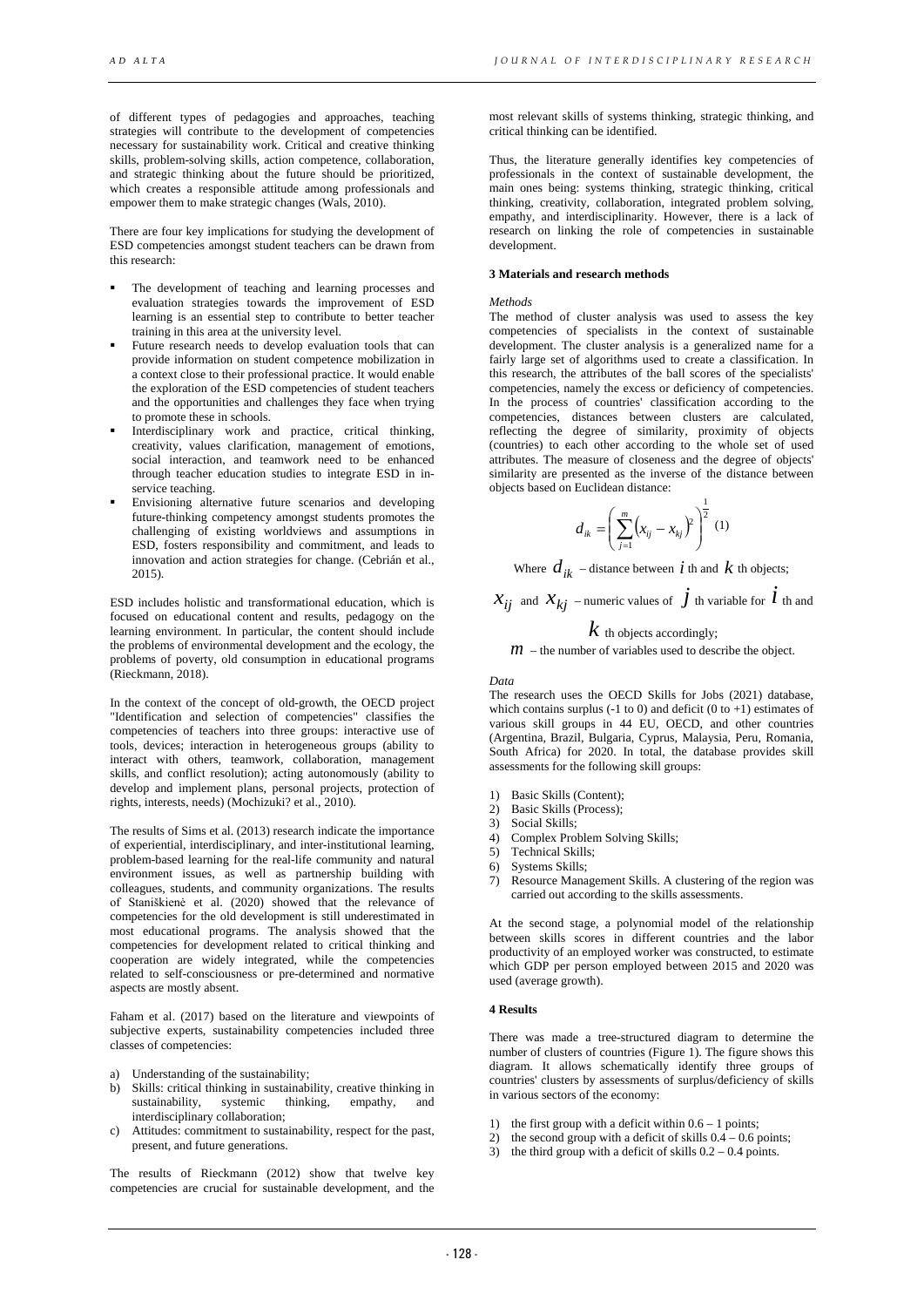

Figure 1 **–** The tree-structured diagram *Source: author's elaboration based on OECD (2021a).*

The diagram of the average values of competency surplus/deficit scores for each country within each cluster (Figure 2) indicates

that there are significant differences between countries in the development of the skills needed for sustainable development.



Figure 2 **–** The average skills score diagram for each country within each cluster *Source: author's elaboration based on OECD (2021a).*

Table 1 shows the Euclidean distances between clusters, indicating significant differences in the values of surplus and deficit skills assessments across country clusters. For example, the similarity between cluster 1 and cluster 2 is low: the Euclidean distance is 0.1685; between cluster 1 and cluster 3 is 0.1132; between cluster 2 and cluster 3 is 0.2669.

Table 1 **–** Euclidean distances between clusters. Distances below diagonal. Squared distances above diagonal

| Euclidean<br>distances | No. 1                                                         | No. 2    | No. 3    |
|------------------------|---------------------------------------------------------------|----------|----------|
| No. 1                  | 0.000000                                                      | 0.028411 | 0.012829 |
| No. 2                  | 0.168556                                                      | 0.000000 | 0.071289 |
| No. 3                  | 0.113265                                                      | 0.266999 | 0.000000 |
| Clusters members       |                                                               |          |          |
| No. 1                  | Australia, Austria, Belgium, Canada, Czech Republic, Estonia, |          |          |

|       | France, Germany, Greece, Latvia, Lithuania, Luxembourg, New<br>Zealand, Norway, Slovak Republic, Sweden, Switzerland,<br>United States, Cyprus, Romania |  |
|-------|---------------------------------------------------------------------------------------------------------------------------------------------------------|--|
| No. 2 | Denmark, Finland, Iceland, Ireland, Italy, Netherlands, Portugal,<br>Spain, Bulgaria, South Africa                                                      |  |
| No. 3 | Chile, Hungary, Mexico, Poland, Slovenia, Turkey, United<br>Kingdom, Argentina, Brazil, Malaysia, Peru                                                  |  |
|       | Source: author's elaboration based on OECD (2021a).                                                                                                     |  |

To estimate the dependence between the influence of specialists' competencies on productivity, which determines the stable economic development, the linear dependence model was built (Figure 3). This dependence explains the constancy of economic development of the country depending on the skills of the labor force by 5,45%, which indicates the presence of other significant factors of influence on the provision of stable productivity.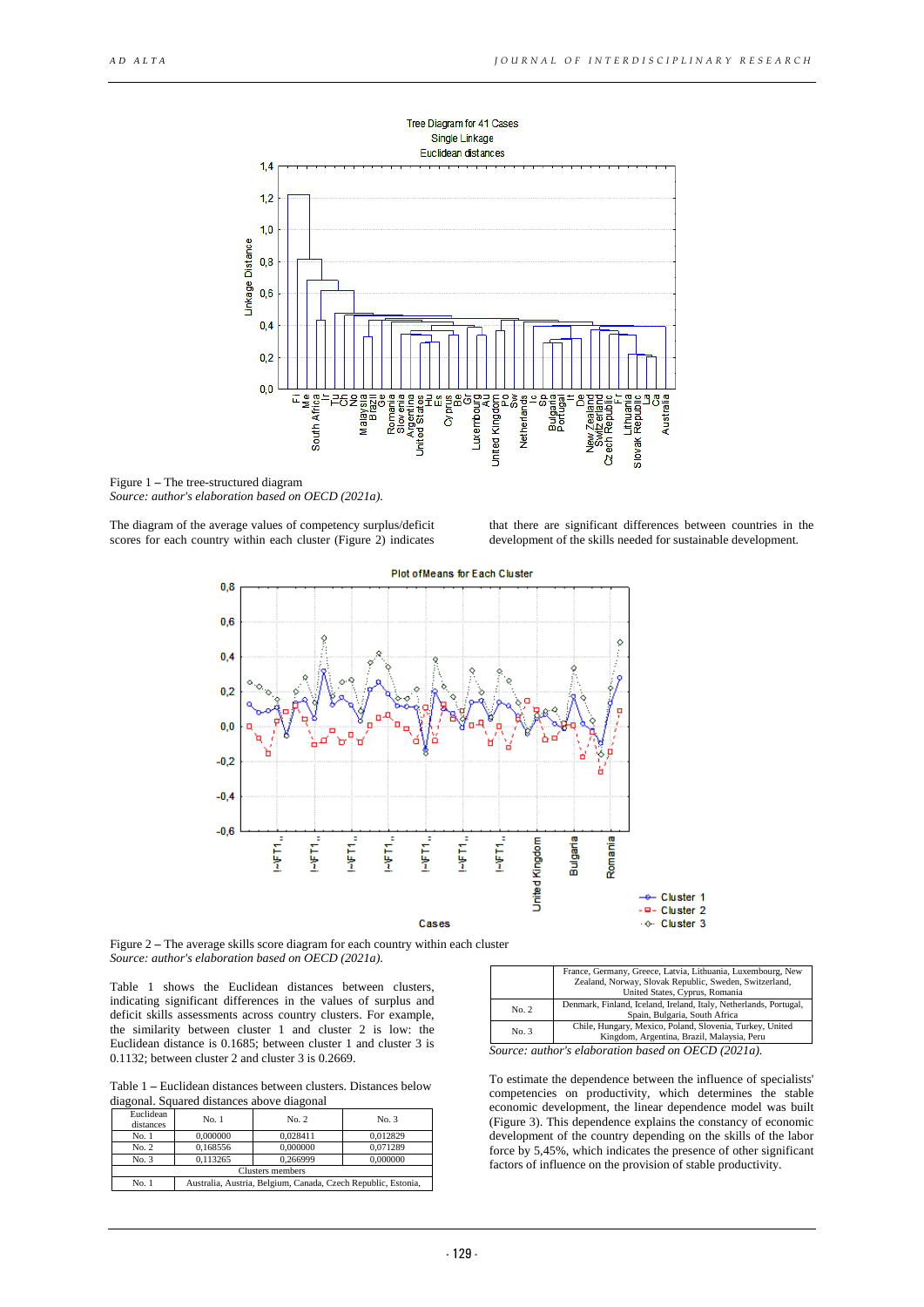

Figure 3 **–** The dependence between estimates of skill surplus/deficit (average of all skill groups) and countries' labor productivity (average of GDP growth per person employed between 2015 and 2020)

*Source: author's elaboration based on OECD (2021a; 2021b).*

At the same time, the estimated polynomial model also confirms that there are three groups of countries with different estimates of surplus/deficit competencies, which have different effects on the productivity of the employed in different countries. Consequently, the mean value of the competency deficit estimate of the first cluster is 0.13506 (insignificant skill deficit) with a mean value of 0.44% growth in the productivity of the employed between 2015 and 2020. The average value of the second cluster's competency deficit score is 0.2801 (significant skill deficit), with an average value of employment productivity growth of 0.73% during 2015- 2020. The average value of the competency surplus assessment of the third cluster is -0.0134 (virtually no surplus skills), with an average value of employment productivity growth of 1.07% during 2015-2020. Hence, the assessment and analysis of workforce competencies in different countries and the productivity of the employed prove the importance of skills development for sustainable economic development.

#### **5 Discussion**

In the process of receiving formal education, the student receives a primary low level of competence (basic process and content skills), characterized by varying degrees of mastery of specific knowledge, skills, and abilities. The main thing at this stage is the formation of primary competencies, i.e., formation of the need to study and preserve a healthy natural environment around oneself from an early age, formation of the ability to perceive nature as the essence of our life and oneself as an organic part of the nature. The initial (2nd) level of generalization of specific knowledge is weakly involved. New facts and phenomena are memorized and serve as a basis for the formation of reflexive behavior. The intermediate level of competence is acquired in college and further on at the bachelor's level, where basic concepts and abilities to trace general interrelations between human activity and environmental behavior in general and concerning a specific area of human activity are formed. As a result, a person becomes able to apply inductive methods of matching specific knowledge, which leads to the formation of a higher level of generalization, the understanding of the essence of specific phenomena is formed. However, inductive methods are fundamentally unsuitable for obtaining a true general idea of the essence of the observed phenomena.

In the vast majority of cases, incomplete induction, which is used to conclude about, for example, the consequences of environmental disasters, is intuitive in nature, where the process of inference is not logical in the full sense. The result is a system of knowledge in which new phenomena or theories are poorly aligned with a person's knowledge system. Such a system is "unstable" and prone to collapse. "Stopping" the student at the 2nd level of competence formation inevitably leads in the future to "rolling back" to a lower level of competence, as gradual destruction of the "unstable" system of knowledge leads to loss of life reference points, deformation of worldview or contributes to the transformation of the system of knowledge into an orthodox system.

The next, high level of competence is acquired at the second and third stages of higher education in masters and post-graduate courses. The knowledge system, formed, as a rule, as a result of quality but classical education, based on memorization of many facts, is "flexible" but "passive". At this level, it is most important to form the skill of systematizing incoming information and aligning it with the existing multi-level knowledge system. Without this type of skill, there will be a decrease in its competence over time, and such knowledge cannot guarantee the planned and consistent implementation of managerial decisions in the field of sustainable development.

Formation of the system of sustainable development competencies can take place based on deep ecological education, the obtaining of which is seen today in the concept of "Lifelong learning". At the same time, eco-education must be comprehensive and continuous in nature: from the development of a child's reflex to systematic professional development of managers of enterprises, ministries, and departments in the field of assessing the impact on the environment and its protection. Taking into account that in modern conditions of comprehensive informatization and development of distance education, (when education is no longer a process of transferring knowledge in the traditional form through a teacher in a classroom, and the emphasis is shifted to the ability to learn and to independent mastering of knowledge) the task of the teacher, including as a developer of materials online learning, development of the need to seek knowledge and formation of a worldview that allows perceiving, is to generalize and analyze information through the lens of the ecological danger of the phenomena and processes that occur in the world.

#### **6 Conclusion**

The key competencies of specialists in the sustainable development context include systemic, strategic, critical thinking, creativity, cooperation, integrated problem solving, empathy, interdisciplinarity. The study identified three groups of country clusters according to assessments of surplus/deficit competencies of specialists in different industries:

- the first group with a deficit within  $0.6 1$  point;
- 2) the second group with a deficit of skills  $0.4 0.6$  points;
- 3) the third group with a deficit of skills  $0.2 0.4$  points.

The constructed dependence of the employees' productivity on the skills' level explains the constancy of the economic development of the country depending on the skills of the labor force by 5.45%, which indicates the presence of other significant factors of influence on the provision of stable productivity. There are three groups of countries with excellent estimates of surplus/deficit competencies, which have different effects on the productivity of the employed in different countries. Consequently, the mean value of the competency deficit score of the first cluster is 0.13506 (insignificant skills deficit) with a mean value of 0.44% growth in employment productivity during 2015-2020. The average value of the second cluster's competency deficit score is 0.2801 (significant skill deficit), with an average value of employment productivity growth of 0.73% during 2015-2020. The mean value of the competency surplus assessment of the third cluster is -0.0134 (virtually no surplus skills), with an average value of employment productivity growth of 1.07% during 2015-2020. Thus, the assessment and analysis of workforce competencies in different countries and the productivity of the employed prove the importance of skills development for sustainable economic development.

### **Literature:**

1.Adomßent, M., Fischer, D., Godemann, J., Herzig, C., Otte, I., Rieckmann, M., & Timm, J. (2014). Emerging areas in research on higher education for sustainable development–management education, sustainable consumption and perspectives from Central and Eastern Europe. *Journal of cleaner production*, *62*, 1–7. Available at: https://asu.pure.elsevier.com/en/publications/ emerging-areas-in-research-on-higher-education-for-sustainablede